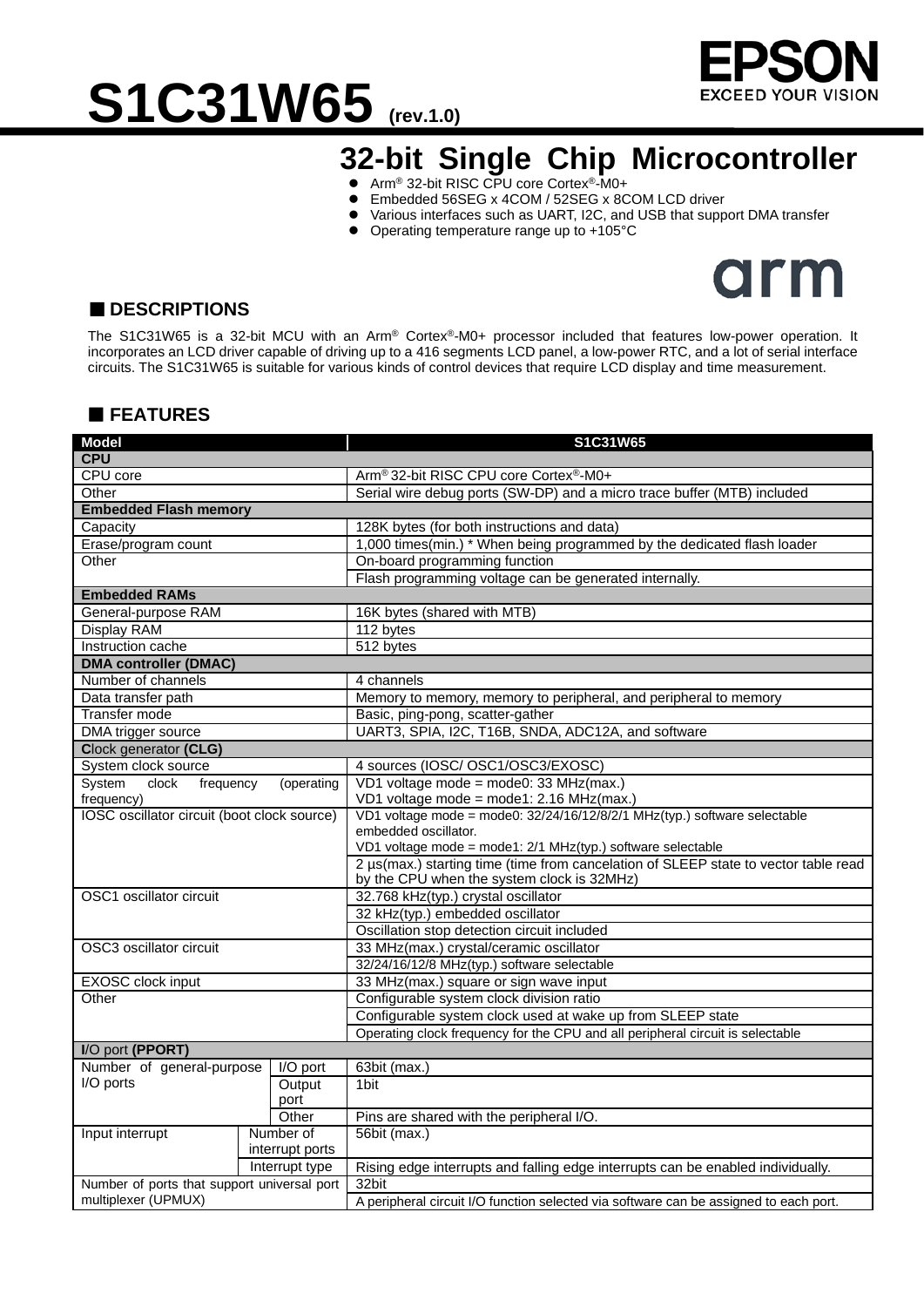| <b>Model</b>                                           | S1C31W65                                                                                        |
|--------------------------------------------------------|-------------------------------------------------------------------------------------------------|
| <b>Timers</b>                                          |                                                                                                 |
| Watchdog timer (WDT2)                                  | Generates NMI or watchdog time reset                                                            |
|                                                        | Programmable NMI/reset generation cycle                                                         |
| Real-time-clock (RTCA)                                 | 128 - 1Hz counter, second/minute/hour/day/day of the week/monthly/year counters                 |
|                                                        | Theoretical regulation function for 1-second correction                                         |
|                                                        | Alarm and stopwatch function                                                                    |
| 16-bit timer (T16)                                     | 8 channels                                                                                      |
|                                                        | Generates the SPIA master clock, and the ADC12A operating clock/trigger signal.                 |
| 16-bit PWM timer (T16B)                                | 3 channels                                                                                      |
|                                                        | Event counter/capture function                                                                  |
|                                                        | PWM waveform generation function                                                                |
|                                                        | Number of PWM output or capture input ports: 4 ports/channel                                    |
| Supply voltage detector (SVD4)<br>Number of channels   | 1 channel                                                                                       |
| Detection voltage                                      | V <sub>DD</sub> or an external voltage (2 external voltage input ports are embedded, so the     |
|                                                        | voltage level higher than VDD can be detected.)                                                 |
| <b>Detection level</b>                                 | V <sub>DD</sub> : 32 levels (1.7 to 5.0 V) / external voltage: 32 levels (1.7 to 5.0 V)         |
| Other                                                  | Intermittent operation mode                                                                     |
|                                                        | Generates an interrupt or reset according to the detection level evaluation                     |
| <b>Serial interfaces</b>                               |                                                                                                 |
| <b>UART (UART3)</b>                                    | 2 channels                                                                                      |
|                                                        | Baud-rate generator included, IdDA1.0 supported                                                 |
|                                                        | Open drain output, signal polarity, and baud-rate division ratio are configurable.              |
|                                                        | Infrared communication carrier modulation output function                                       |
| Synchronous serial interface (SPIA)                    | 2 channels                                                                                      |
|                                                        | 2 to 16-bit variable data length                                                                |
|                                                        | The 16-bit timer(T16) can be used for the baud-rate generator in master mode.                   |
| $I2C$ (I2C)                                            | 2 channels                                                                                      |
|                                                        | Baud-rate generator included                                                                    |
| <b>Sound generator (SNDA)</b>                          |                                                                                                 |
| <b>Buzzer output function</b>                          | 512 Hz to 16 kHz output frequencies                                                             |
|                                                        | One-shot output function<br>Pitch: 128 Hz to 16 kHz $\approx$ C3 to C6                          |
| Melody generation function                             | Duration: 7 notes/rests (Half note/rest to thirty-second note/rest)                             |
|                                                        | Tempo: 16 tempos (30 to 480)                                                                    |
|                                                        | Tie/slur may be specified.                                                                      |
| 12-bit A/D converter (ADC12A)                          |                                                                                                 |
| Conversion method                                      | Successive approximation type                                                                   |
| Resolution                                             | 12 bits                                                                                         |
| Number of conversion channels                          | 1 channel                                                                                       |
| Number of analog signal inputs                         | 8 ports/channel (The temperature sensor output is connected to a port.)                         |
| Temperature sensor/reference voltage generator (TSRVR) |                                                                                                 |
| Temperature sensor circuit                             | Sensor output can be measured using ADC12A.                                                     |
| Reference voltage generator                            | Reference voltage for ADC12A is selectable from 2.0V, 2.5V, VDD, and external                   |
|                                                        | input.                                                                                          |
| <b>LCD driver (LCD8D)</b>                              |                                                                                                 |
| LCD output                                             | 52SEG x 5~8COM (max.), 56SEG x 1~4COM (max.)                                                    |
| <b>LCD</b> contrast                                    | 32 levels                                                                                       |
| LCD drive waveform                                     | 2 types (Waveform A, Waveform B) selectable                                                     |
| Other                                                  | 1/3 or 1/2 bias power supply with voltage booster included, external voltage can be<br>applied. |
| R/F converter (RFC)                                    |                                                                                                 |
| Conversion method                                      | CR oscillation type 24-bit counters                                                             |
| Number of conversion channels                          | 1 channel (Up to two sensors can be connected.)                                                 |
| Supported sensors                                      | DC bias resistive sensors                                                                       |
| <b>Reset</b>                                           |                                                                                                 |
| #RESET pin                                             | Reset when the reset pin is set to low. (can be enabled/disabled using a register.)             |
| Power-on reset                                         | Reset at power on                                                                               |
| Brown-out reset                                        | Reset when the power supply voltage drops.                                                      |
| Key entry reset                                        | Reset when the P00 to P01/02/03 keys are pressed simultaneously (can be                         |
|                                                        | enabled/disabled using a register.)                                                             |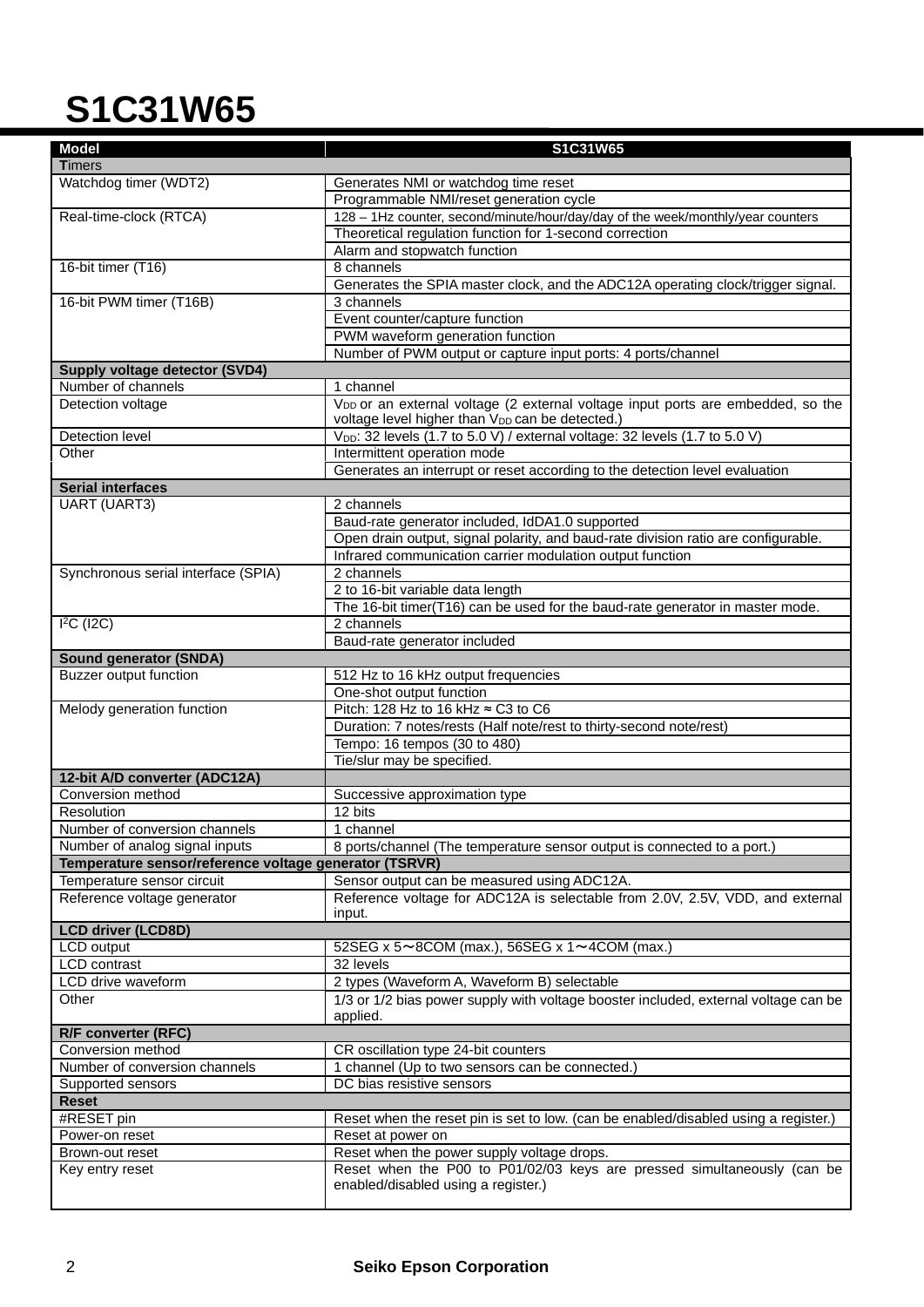| <b>Model</b>                                               | S1C31W65                                                                                                            |
|------------------------------------------------------------|---------------------------------------------------------------------------------------------------------------------|
| Watchdog timer reset                                       | Reset when the watchdog timer overflows (can be enabled/disabled using a<br>register.)                              |
| Supply voltage detector reset                              | Reset when the supply voltage detector detects the set voltage level (can be<br>enabled/disabled using a register.) |
| Interrupt                                                  |                                                                                                                     |
| Non-maskable interrupt                                     | 6 systems (Reset, NMI, HardFault, SVCall, PendSV, SysTick)                                                          |
| Programmable interrupt                                     | External interrupt: 1 system                                                                                        |
|                                                            | Internal interrupt: 26 systems                                                                                      |
| Power supply voltage                                       |                                                                                                                     |
| V <sub>DD</sub> operating voltage                          | $1.8 - 5.5$ V                                                                                                       |
| V <sub>DD</sub> operating voltage for Flash<br>programming | $2.2 \sim 5.5 V$                                                                                                    |
| VDD operating voltage when LCD driver                      | $1.8 - 5.5$ V                                                                                                       |
| is used                                                    |                                                                                                                     |
| <b>Operating temperature</b>                               |                                                                                                                     |
| Operating temperature range                                | $-40 \sim 105$ °C                                                                                                   |
| Operating temperature range for Flash                      | $-40 \sim 85$ °C                                                                                                    |
| programming                                                |                                                                                                                     |
| <b>Current consumption (Typ. Value)</b>                    |                                                                                                                     |
| SLEEP mode <sup>*1</sup>                                   | $0.3 \mu A$<br>$IOSC = OFF$ , $OSC1 = OFF$ , $OSC3 = OFF$                                                           |
|                                                            | $0.8 \mu A$<br>IOSC = OFF, OSC1 = 32.768 kHz (crystal oscillator), OSC3 = OFF, RTCA = ON                            |
| HALT mode <sup>*2</sup>                                    | $1.5 \mu A$<br>OSC1 = 32.768 kHz (crystal oscillator)                                                               |
|                                                            | $4.0 \mu A$                                                                                                         |
|                                                            | OSC1 = 32.768 kHz (crystal oscillator), LCD=ON (No panel load)                                                      |
| RUN mode                                                   | 195 µA/MHz                                                                                                          |
|                                                            | VD1 voltage mode = mode0, CPU = IOSC                                                                                |
|                                                            | 130 µA/MHz<br>VD1 voltage mode = mode1, CPU = IOSC                                                                  |
| 出荷形態                                                       |                                                                                                                     |
| $1*3$                                                      | TQFP14-100PIN (P-LQFP100-1212-0.40, 12 × 12 mm, t = 1.2 mm, 0.4 mm pitch)                                           |
|                                                            |                                                                                                                     |

\*1 SLEEP mode refers to deep sleep mode in the Cortex®-M0+

\*2 HALT mode refers to sleep mode in the Cortex®-M0+

\*3 Shown in parentheses are JEITA package names.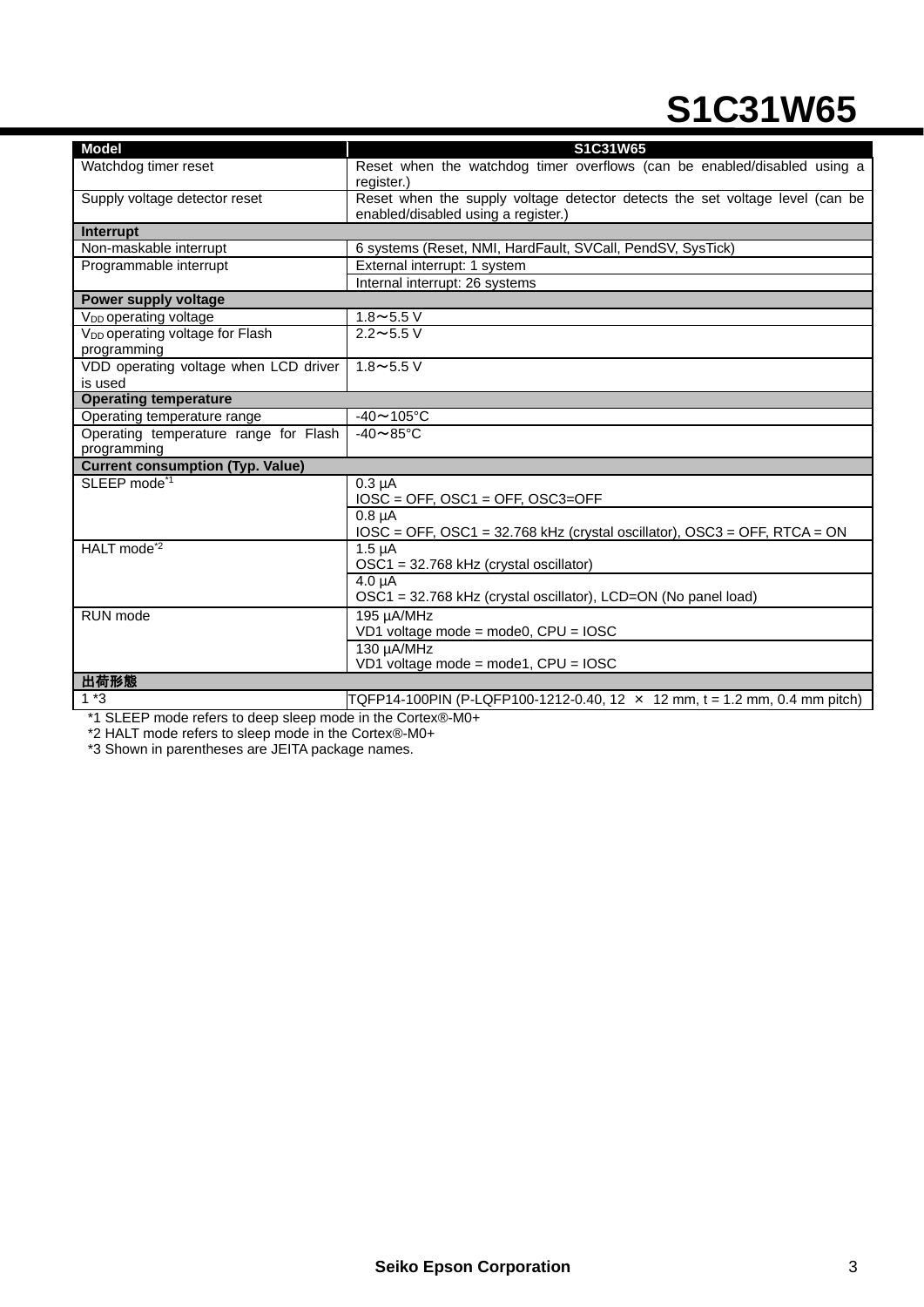### **Block Diagram**

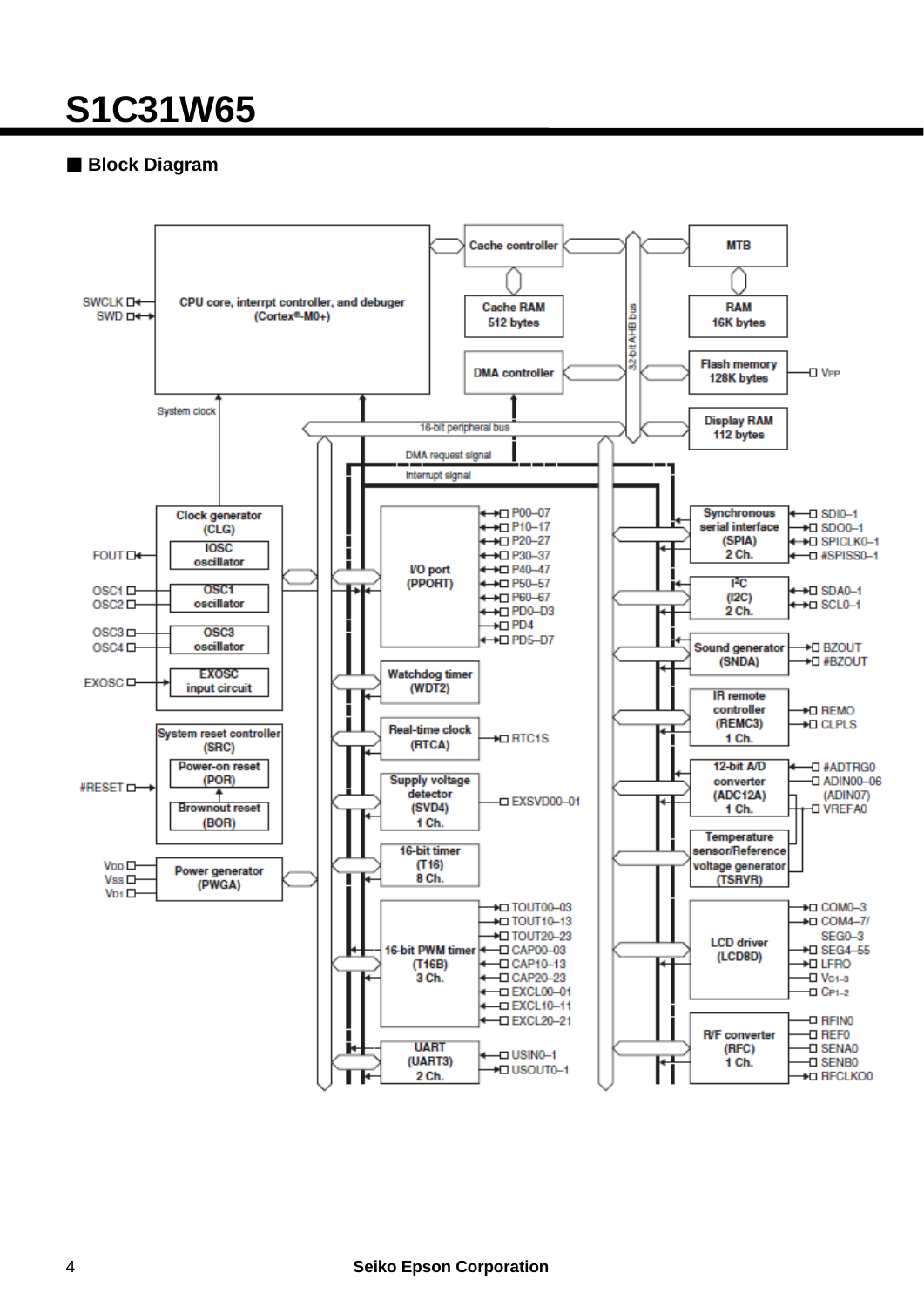### **Pin Configuration Diagram**

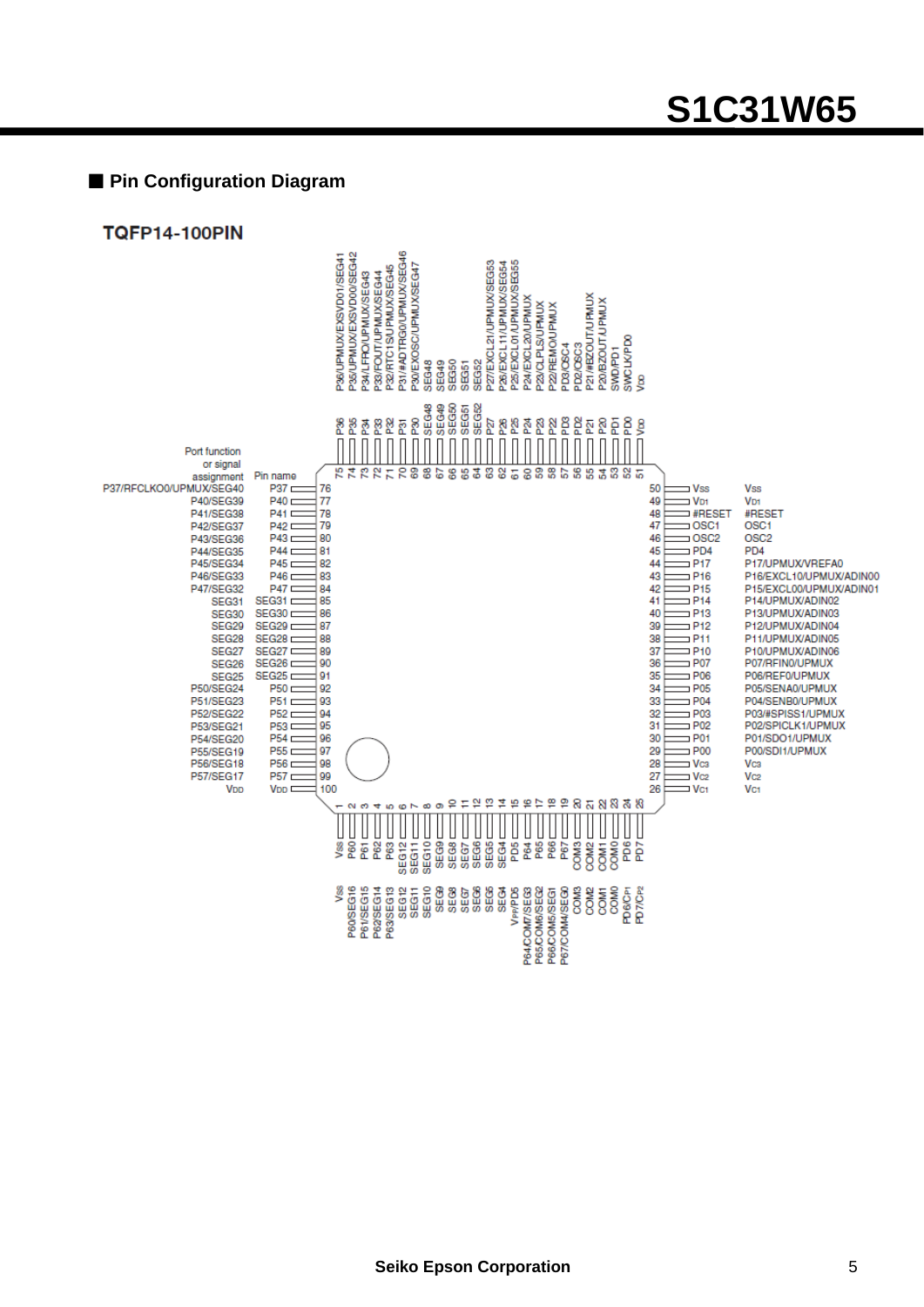### **Pin Descriptions**

#### **Symbol meanings**

Assigned signal: The signal listed at the top of each pin is assigned in the initial state. The pin function must be switched via software to assign another signal.

| I/O:                          |               | $=$ Input                    |
|-------------------------------|---------------|------------------------------|
|                               |               | $=$ Output                   |
|                               | I/O           | $=$ Input/output             |
|                               | Р             | = Power supply               |
|                               | A             | $=$ Analog signal            |
|                               | Hi-Z          | $=$ High impedance state     |
| Initial state:                | I (Pull-up)   | $=$ Input with pulled up     |
|                               | I (Pull-down) | $=$ Input with pulled down   |
|                               | Hi-Z          | $=$ High impedance state     |
|                               | O(H)          | = High level output          |
|                               | O (L)         | $=$ Low level output         |
| Tolerant fail-safe structure: |               |                              |
|                               |               | Over voltage tolerant fail-s |

✓ = Over voltage tolerant fail-safe type I/O cell included.

| Pin name         | <b>Assigned signal</b> | I/O | <b>Initial state</b>     | <b>Tolerant</b><br>fail-safe<br>structure | <b>Function</b>                                      |
|------------------|------------------------|-----|--------------------------|-------------------------------------------|------------------------------------------------------|
| <b>VDD</b>       | <b>VDD</b>             | P   | $\overline{\phantom{a}}$ |                                           | Power supply (+)                                     |
| <b>VSS</b>       | <b>VSS</b>             | P   | $\sim$                   |                                           | GND                                                  |
| VD1              | VD1                    | A   | ÷,                       |                                           | VD1 regulator output                                 |
| $VC1-3$          | $VC1-3$                | P   | $\bar{a}$                |                                           | LCD panel drive power supply                         |
| OSC1             | OSC1                   | A   | ÷,                       |                                           | OSC1 oscillator circuit input                        |
| OSC <sub>2</sub> | OSC <sub>2</sub>       | A   | $\sim$                   |                                           | OSC1oscillator circuit output                        |
| #RESET           | #RESET                 | I   | I(Pull-up)               |                                           | Reset input                                          |
| <b>P00</b>       | <b>P00</b>             | I/O | $Hi-Z$                   | $\checkmark$                              | I/O port                                             |
|                  | SDI1                   | ı   |                          |                                           | Synchronous serial interface Ch.1 data input         |
|                  | <b>UPMUX</b>           | I/O |                          |                                           | User-selected I/O(universal port multiplexer)        |
| P01              | P01                    | I/O | Hi-Z                     | $\checkmark$                              | I/O port                                             |
|                  | SDO1                   | O   |                          |                                           | Synchronous serial interface Ch.1 data output        |
|                  | <b>UPMUX</b>           | I/O |                          |                                           | User-selected I/O(universal port multiplexer)        |
| P02              | P <sub>02</sub>        | I/O | $Hi-Z$                   | $\checkmark$                              | I/O port                                             |
|                  | SPICLK1                | I/O |                          |                                           | Synchronous serial interface Ch.1 clock input/output |
|                  | <b>UPMUX</b>           | I/O |                          |                                           | User-selected I/O(universal port multiplexer)        |
| P <sub>0</sub> 3 | P <sub>0</sub> 3       | I/O | $Hi-Z$                   | $\checkmark$                              | I/O port                                             |
|                  | #SPISS1                | ı   |                          |                                           | Synchronous serial interface Ch.1 slave select input |
|                  | <b>UPMUX</b>           | I/O |                          |                                           | User-selected I/O(universal port multiplexer)        |
| P04              | P04                    | I/O | $Hi-Z$                   | $\checkmark$                              | I/O port                                             |
|                  | SENBO                  | A   |                          |                                           | R/F converter Ch.0 sensor B oscillator pin           |
|                  | <b>UPMUX</b>           | I/O |                          |                                           | User-selected I/O(universal port multiplexer)        |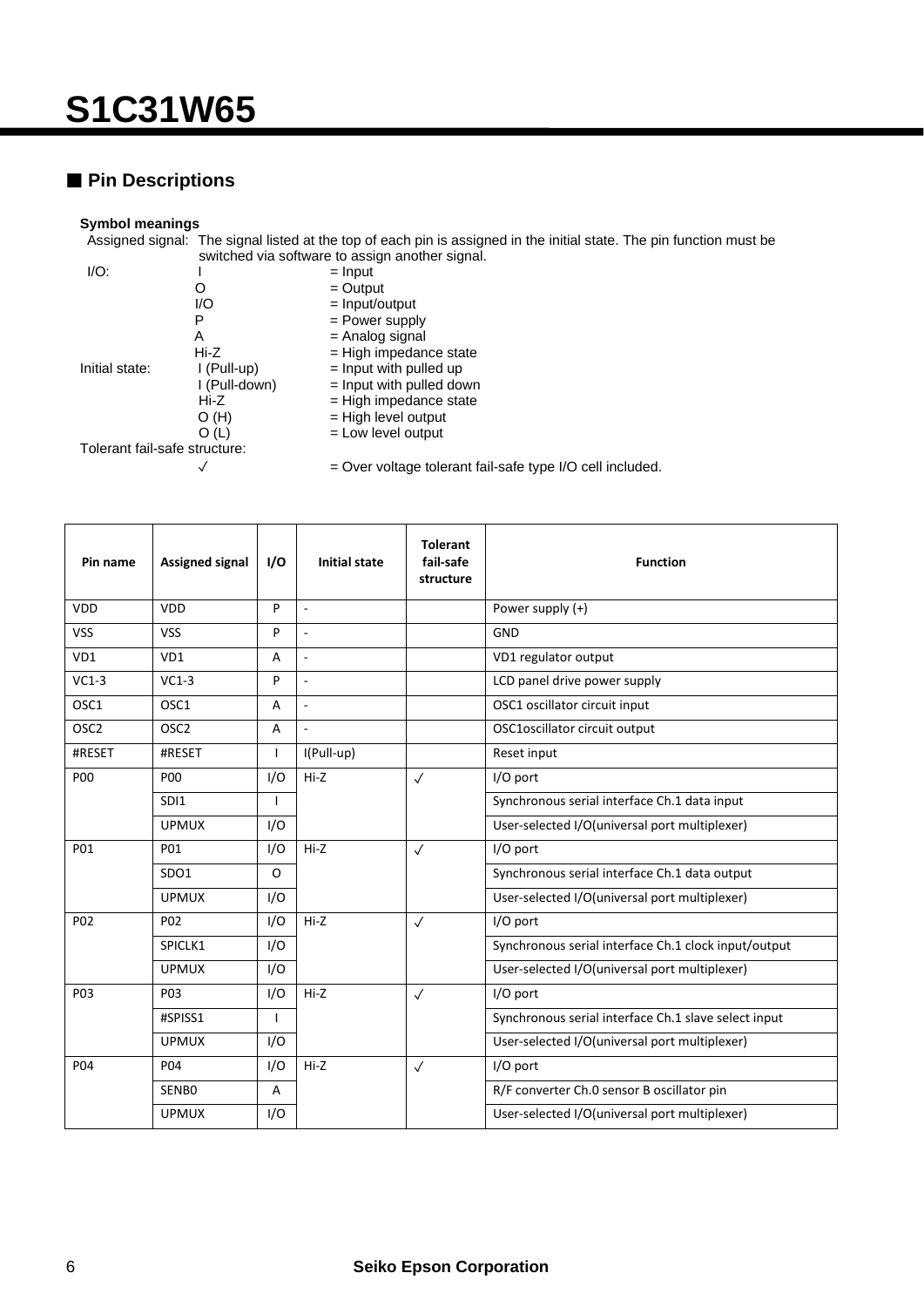| P05             | P05             | I/O          | Hi-Z   | $\checkmark$             | I/O port                                          |
|-----------------|-----------------|--------------|--------|--------------------------|---------------------------------------------------|
|                 | SENA0           | A            |        |                          | R/F converter Ch.0 sensor A oscillator pin        |
|                 | <b>UPMUX</b>    | I/O          |        |                          | User-selected I/O(universal port multiplexer)     |
| P06             | P06             | I/O          | Hi-Z   | $\checkmark$             | $I/O$ port                                        |
|                 | <b>REFO</b>     | A            |        |                          | R/F converter Ch.0 reference oscillator pin       |
|                 | <b>UPMUX</b>    | I/O          |        |                          | User-selected I/O(universal port multiplexer)     |
| P07             | <b>P07</b>      | I/O          | Hi-Z   | ÷,                       | I/O port                                          |
|                 | <b>RFINO</b>    | A            |        |                          | R/F converter Ch.0 oscillation input              |
|                 | <b>UPMUX</b>    | I/O          |        |                          | User-selected I/O(universal port multiplexer)     |
| P <sub>10</sub> | P <sub>10</sub> | I/O          | Hi-Z   |                          | I/O port                                          |
|                 | <b>UPMUX</b>    | I/O          |        |                          | User-selected I/O(universal port multiplexer)     |
|                 | ADIN06          | Α            |        |                          | 12-bit A/D converter Ch.0 analog signal input 6   |
| P11             | P11             | I/O          | Hi-Z   | $\mathcal{L}$            | I/O port                                          |
|                 | <b>UPMUX</b>    | I/O          |        |                          | User-selected I/O(universal port multiplexer)     |
|                 | ADIN05          | Α            |        |                          | 12-bit A/D converter Ch.0 analog signal input 5   |
| P12             | P12             | I/O          | Hi-Z   | $\overline{\phantom{a}}$ | I/O port                                          |
|                 | <b>UPMUX</b>    | T            |        |                          | User-selected I/O(universal port multiplexer)     |
|                 | ADIN04          | Α            |        |                          | 12-bit A/D converter Ch.0 analog signal input 4   |
| P13             | P13             | I/O          | Hi-Z   | L.                       | I/O port                                          |
|                 | <b>UPMUX</b>    | I/O          |        |                          | User-selected I/O(universal port multiplexer)     |
|                 | ADIN03          | Α            |        |                          | 12-bit A/D converter Ch.0 analog signal input 3   |
| P <sub>14</sub> | P14             | I/O          | Hi-Z   |                          | I/O port                                          |
|                 | <b>UPMUX</b>    | I/O          |        |                          | User-selected I/O(universal port multiplexer)     |
|                 | ADIN02          | Α            |        |                          | 12-bit A/D converter Ch.0 analog signal input 2   |
| P <sub>15</sub> | P <sub>15</sub> | I/O          | $Hi-Z$ | ÷,                       | I/O port                                          |
|                 | EXCLOO          | $\mathbf{I}$ |        |                          | 16-bit PWM timer Ch.0 event counter input 0       |
|                 | <b>UPMUX</b>    | 0            |        |                          | User-selected I/O(universal port multiplexer)     |
|                 | ADIN01          | Α            |        |                          | 12-bit A/D converter Ch.0 analog signal input 1   |
| P <sub>16</sub> | P16             | I/O          | Hi-Z   | $\bar{a}$                | I/O port                                          |
|                 | EXCL10          |              |        |                          | 16-bit PWM timer Ch.1 event counter input 0       |
|                 | <b>UPMUX</b>    | O            |        |                          | User-selected I/O(universal port multiplexer)     |
|                 | ADIN00          | A            |        |                          | 12-bit A/D converter Ch.0 analog signal input 0   |
| P17             | P17             | I/O          | Hi-Z   | $\blacksquare$           | I/O port                                          |
|                 | <b>UPMUX</b>    | I/O          |        |                          | User-selected I/O(universal port multiplexer)     |
|                 | <b>VREFA0</b>   | Α            |        |                          | 12-bit A/D converter Ch.0 reference voltage input |
| P20             | P20             | I/O          | Hi-Z   | $\checkmark$             | I/O port                                          |
|                 | <b>BZOUT</b>    | 0            |        |                          | Sound generator output                            |
|                 | <b>UPMUX</b>    | I/O          |        |                          | User-selected I/O(universal port multiplexer)     |
| P21             | P21             | I/O          | Hi-Z   | $\checkmark$             | I/O port                                          |
|                 | #BZOUT          | O            |        |                          | Sound generator inverted output                   |
|                 | <b>UPMUX</b>    | I/O          |        |                          | User-selected I/O(universal port multiplexer)     |
| P22             | P22             | I/O          | Hi-Z   | $\checkmark$             | I/O port                                          |
|                 | REMO            | 0            |        |                          | IR remote controller transmit data output         |
|                 | <b>UPMUX</b>    | I/O          |        |                          | User-selected I/O(universal port multiplexer)     |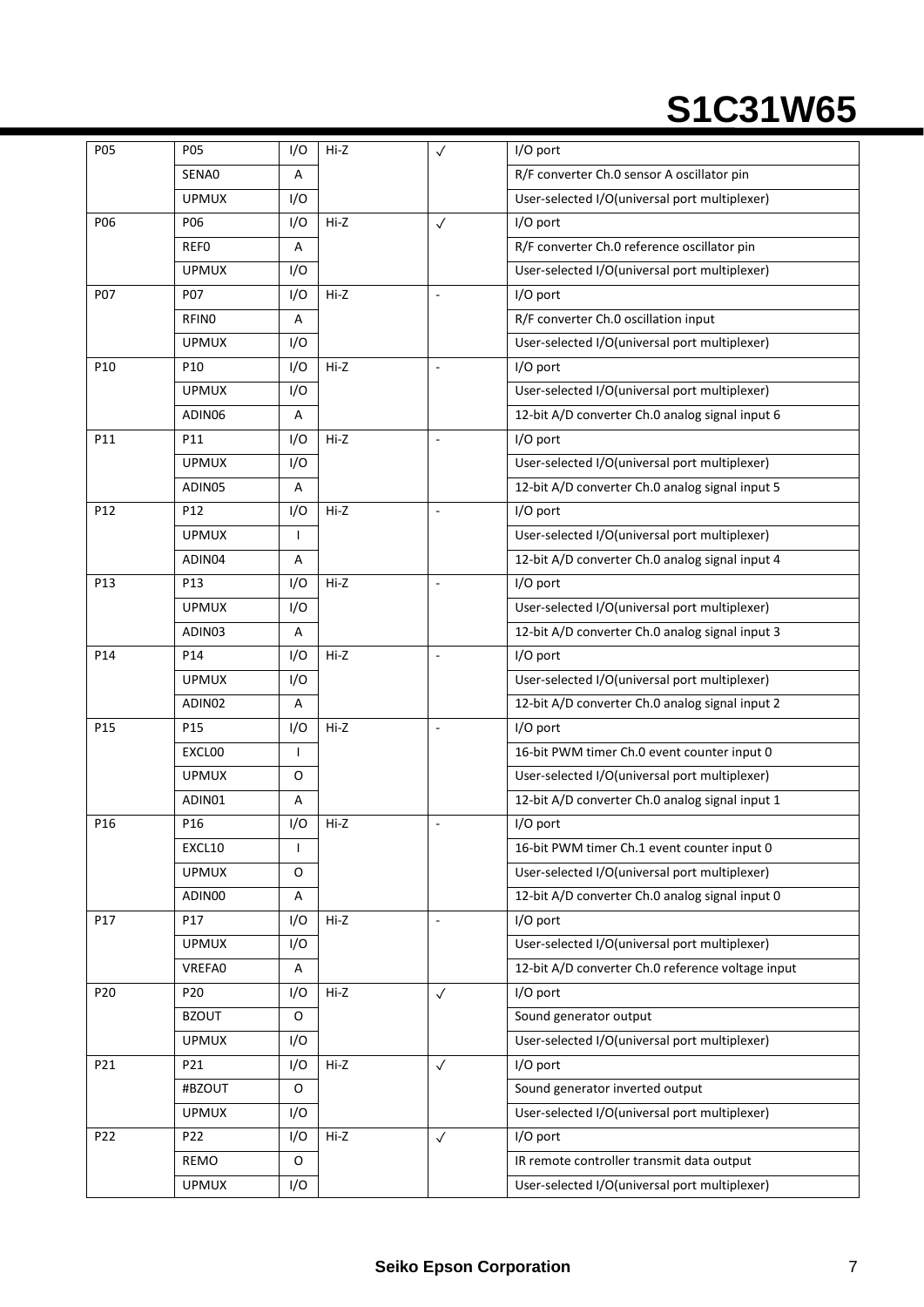| P23             | P23             | I/O | Hi-Z   | $\checkmark$ | I/O port                                                           |
|-----------------|-----------------|-----|--------|--------------|--------------------------------------------------------------------|
|                 | <b>CLPS</b>     | 0   |        |              | IR remote controller clear pulse output                            |
|                 | <b>UPMUX</b>    | I/O |        |              | User-selected I/O(universal port multiplexer)                      |
| P <sub>24</sub> | P <sub>24</sub> | I/O | Hi-Z   | $\checkmark$ | I/O port                                                           |
|                 | EXCL20          | I/O |        |              | 16-bit PWM timer Ch.2 event counter input 0                        |
|                 | <b>UPMUX</b>    | I/O |        |              | User-selected I/O(universal port multiplexer)                      |
| P <sub>25</sub> | P <sub>25</sub> | I/O | $Hi-Z$ | $\checkmark$ | I/O port                                                           |
|                 | EXCL01          | T   |        |              | 16-bit PWM timer Ch.0 event counter input 1                        |
|                 | <b>UPMUX</b>    | I/O |        |              | User-selected I/O(universal port multiplexer)                      |
|                 | <b>SEG55</b>    | A   |        |              | LCD segment output                                                 |
| P <sub>26</sub> | P <sub>26</sub> | I/O | Hi-Z   | $\checkmark$ | I/O port                                                           |
|                 | EXCL11          | ı   |        |              | 16-bit PWM timer Ch.1 event counter input 1                        |
|                 | <b>UPMUX</b>    | I/O |        |              | User-selected I/O(universal port multiplexer)                      |
|                 | <b>SEG54</b>    | A   |        |              | LCD segment output                                                 |
| P27             | P27             | I/O | Hi-Z   | $\checkmark$ | I/O port                                                           |
|                 | EXCL21          | T   |        |              | 16-bit PWM timer Ch.2 event counter input 1                        |
|                 | <b>UPMUX</b>    | I/O |        |              | User-selected I/O(universal port multiplexer)                      |
|                 | SEG53           | A   |        |              | LCDs segment output                                                |
| P30             | P30             | I/O | Hi-Z   | $\checkmark$ | I/O port                                                           |
|                 | <b>EXOSC</b>    | J.  |        |              | Clock generator external clock input                               |
|                 | <b>UPMUX</b>    | I/O |        |              | User-selected I/O(universal port multiplexer)                      |
|                 | <b>SEG47</b>    | A   |        |              | LCD segment output                                                 |
| P31             | P31             | I/O | Hi-Z   | $\checkmark$ | I/O port                                                           |
|                 | #ADTRG0         |     |        |              | 12-bit A/D converter Ch.0 trigger input                            |
|                 | <b>UPMUX</b>    | I/O |        |              | User-selected I/O(universal port multiplexer)                      |
|                 | SEG46           | Α   |        |              | LCD segment output                                                 |
| P32             | P32             | I/O | Hi-Z   | $\checkmark$ | I/O port                                                           |
|                 | RTC1S           | O   |        |              | Real-time clock 1-second cycle pulse output                        |
|                 | <b>UPMUX</b>    | I/O |        |              | User-selected I/O(universal port multiplexer)                      |
|                 | SEG45           | Α   |        |              | LCD segment output                                                 |
| P33             | P33             | I/O | Hi-Z   | $\checkmark$ | I/O port                                                           |
|                 | <b>FOUT</b>     | O   |        |              | Clock external output                                              |
|                 | <b>UPMUX</b>    | I/O |        |              | User-selected I/O(universal port multiplexer)                      |
|                 | SEG44           | A   |        |              | LCD segment output                                                 |
| P34             | P34             | I/O | Hi-Z   | $\checkmark$ | I/O port                                                           |
|                 | <b>LFRO</b>     | 0   |        |              | LCD frame signal monitor output                                    |
|                 | <b>UPMUX</b>    | I/O |        |              | User-selected I/O(universal port multiplexer)                      |
|                 | SEG43           | Α   |        |              | LCD segment output                                                 |
| P35             | P35             | I/O | Hi-Z   | $\checkmark$ | I/O port                                                           |
|                 | <b>UPMUX</b>    | I/O |        |              | User-selected I/O(universal port multiplexer)                      |
|                 | EXSVD00         | Α   |        |              | Supply voltage detector CH.0 external voltage detection<br>input 0 |
|                 | <b>SEG42</b>    | A   |        |              | LCD segment output                                                 |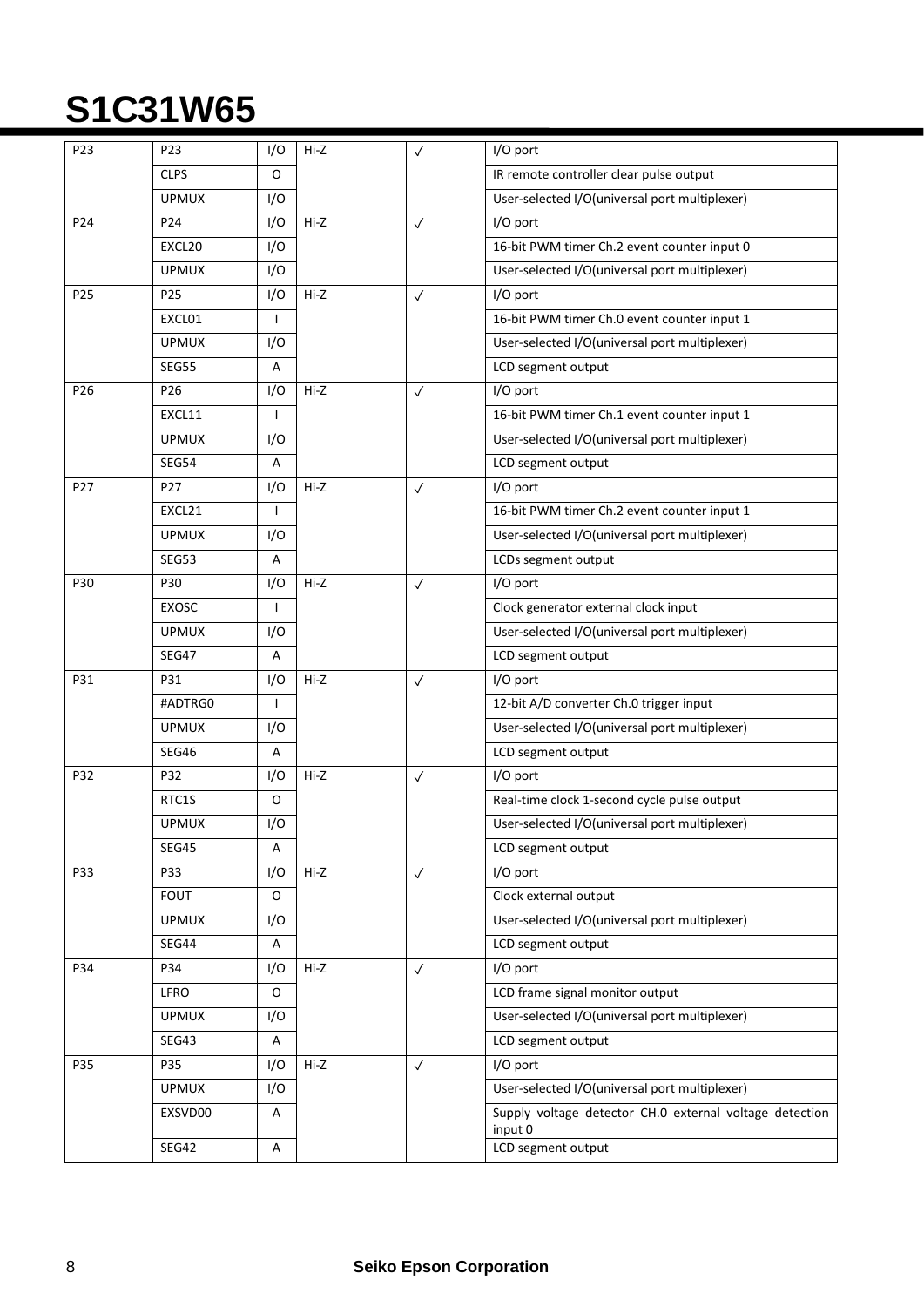| P36 | P36          | I/O                       | Hi-Z   | $\checkmark$ | I/O port                                                           |
|-----|--------------|---------------------------|--------|--------------|--------------------------------------------------------------------|
|     | <b>UPMUX</b> | I/O                       |        |              | User-selected I/O(universal port multiplexer)                      |
|     | EXSVD01      | A                         |        |              | Supply voltage detector CH.0 external voltage detection<br>input 1 |
|     | SEG41        | A                         |        |              | LCD segment output                                                 |
| P37 | P37          | I/O                       | Hi-Z   | $\checkmark$ | I/O port                                                           |
|     | RFCLKO0      | 0                         |        |              | R/F converter Ch.0 clock monitor output                            |
|     | <b>UPMUX</b> | I/O                       |        |              | User-selected I/O(universal port multiplexer)                      |
|     | <b>SEG40</b> | Α                         |        |              | LCD segment output                                                 |
| P40 | P40          | I/O                       | Hi-Z   | $\checkmark$ | I/O port                                                           |
|     | SEG39        | A                         |        |              | LCD segment output                                                 |
| P41 | P41          | I/O                       | $Hi-Z$ | $\checkmark$ | I/O port                                                           |
|     | SEG38        | A                         |        |              | LCD segment output                                                 |
| P42 | P42          | I/O                       | Hi-Z   | $\checkmark$ | I/O port                                                           |
|     | SEG37        | Α                         |        |              | LCD segment output                                                 |
| P43 | P43          | I/O                       | Hi-Z   | $\checkmark$ | I/O port                                                           |
|     | SEG36        | A                         |        |              | LCD segment output                                                 |
| P44 | P44          | I/O                       | Hi-Z   | $\checkmark$ | I/O port                                                           |
|     | SEG35        | Α                         |        |              | LCD segment output                                                 |
| P45 | P45          | I/O                       | Hi-Z   | $\checkmark$ | I/O port                                                           |
|     | SEG34        | Α                         |        |              | LCD segment output                                                 |
| P46 | P46          | I/O                       | $Hi-Z$ | $\checkmark$ | I/O port                                                           |
|     | SEG33        | Α                         |        |              | LCD segment output                                                 |
| P47 | P47          | I/O                       | Hi-Z   | $\checkmark$ | I/O port                                                           |
|     | SEG32        | Α                         |        |              | LCD segment output                                                 |
| P50 | <b>P50</b>   | I/O                       | Hi-Z   | $\checkmark$ | I/O port                                                           |
|     | SEG24        | A                         |        |              | LCD segment output                                                 |
| P51 | <b>P51</b>   | I/O                       | Hi-Z   | $\checkmark$ | I/O port                                                           |
|     | SEG23        | A                         |        |              | LCD segment output                                                 |
| P52 | P52          | I/O                       | Hi-Z   | $\checkmark$ | I/O port                                                           |
|     | SEG22        | A                         |        |              | LCD segment output                                                 |
| P53 | P53          | I/O                       | Hi-Z   | $\checkmark$ | I/O port                                                           |
|     | SEG21        | A                         |        |              | LCD segment output                                                 |
| P54 | P54          | I/O                       | Hi-Z   | $\checkmark$ | I/O port                                                           |
|     | SEG20        | A                         |        |              | LCD segment output                                                 |
| P55 | <b>P55</b>   | I/O                       | Hi-Z   | $\checkmark$ | I/O port                                                           |
|     | SEG19        | A                         |        |              | LCD segment output                                                 |
| P56 | P56          | I/O                       | $Hi-Z$ | $\checkmark$ | I/O port                                                           |
|     | SEG18        | A                         |        |              | LCD segment output                                                 |
| P57 | P57          | I/O                       | Hi-Z   | $\checkmark$ | I/O port                                                           |
|     | SEG17        | A                         |        |              | LCD segment output                                                 |
| P60 | <b>P60</b>   | I/O                       | $Hi-Z$ | $\checkmark$ | I/O port                                                           |
|     | SEG16        | Α                         |        |              | LCD segment output                                                 |
| P61 | P61          | I/O                       | Hi-Z   | $\checkmark$ | I/O port                                                           |
|     | SEG15        | $\boldsymbol{\mathsf{A}}$ |        |              | LCD segment output                                                 |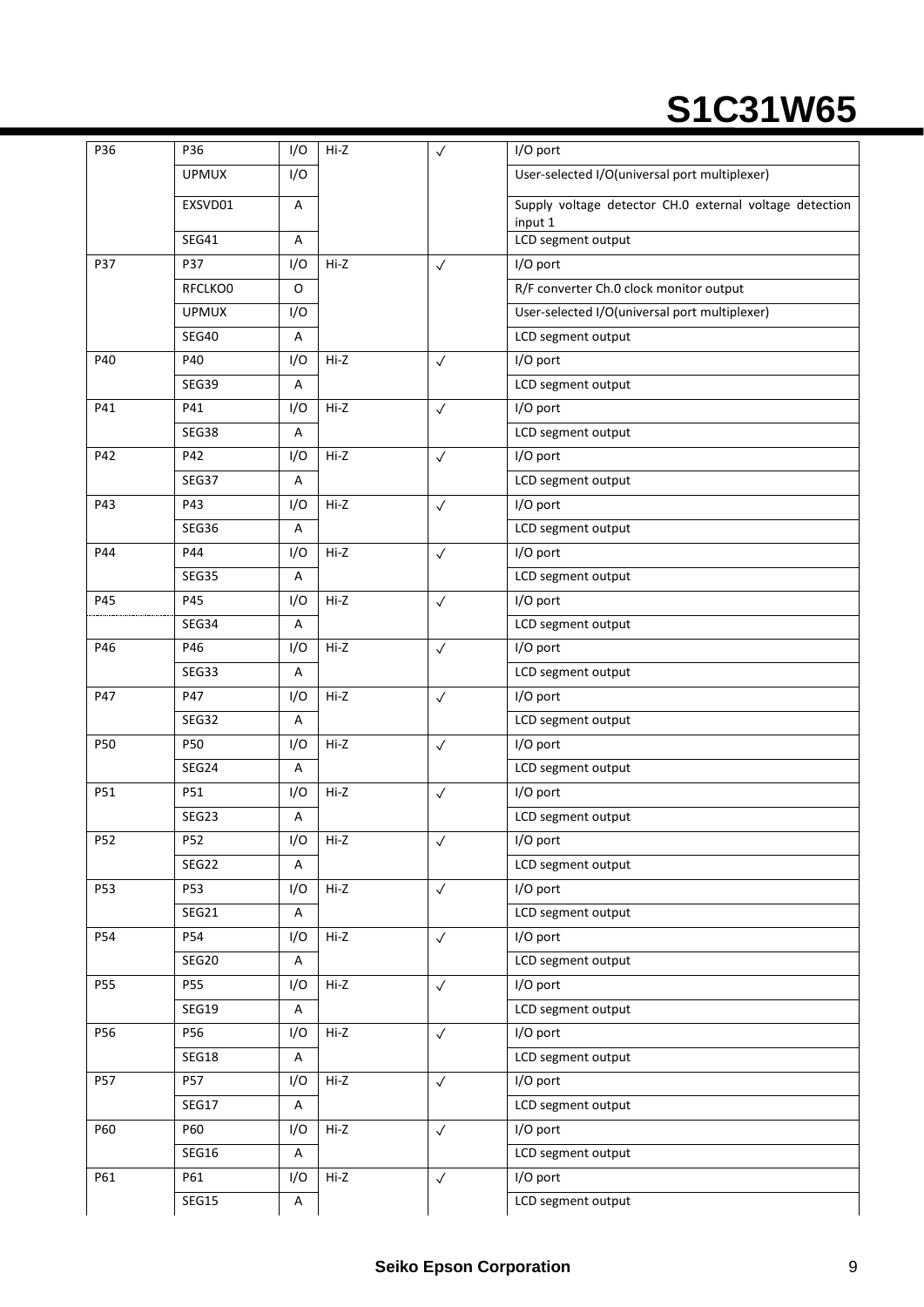| P62                     | P62                     | I/O                       | Hi-Z        | $\checkmark$             | I/O port                                        |
|-------------------------|-------------------------|---------------------------|-------------|--------------------------|-------------------------------------------------|
|                         | <b>SEG14</b>            | Α                         |             |                          | LCD segment output                              |
| P63                     | P63                     | I/O                       | Hi-Z        | $\checkmark$             | I/O port                                        |
|                         | SEG13                   | Α                         |             |                          | LCD segment output                              |
| P64                     | P64                     | I/O                       | Hi-Z        | $\checkmark$             | I/O port                                        |
|                         | COM7                    | Α                         |             |                          | LCD common output                               |
|                         | SEG3                    | Α                         |             |                          | LCD segment output                              |
| P65                     | P65                     | I/O                       | Hi-Z        | $\checkmark$             | I/O port                                        |
|                         | COM6                    | Α                         |             |                          | LCD common output                               |
|                         | SEG2                    | Α                         |             |                          | LCD segment output                              |
| P66                     | P66                     | I/O                       | Hi-Z        | $\checkmark$             | I/O port                                        |
|                         | COM5                    | Α                         |             |                          | LCD common output                               |
|                         | SEG1                    | Α                         |             |                          | LCD segment output                              |
| P67                     | P67                     | I/O                       | Hi-Z        | $\checkmark$             | I/O port                                        |
|                         | COM4                    | Α                         |             |                          | LCD common output                               |
|                         | SEG0                    | Α                         |             |                          | LCD segment output                              |
| PD <sub>0</sub>         | <b>SWCLK</b>            | $\mathsf{I}$              | I (pull-up) | $\checkmark$             | Serial wire debug clock input                   |
|                         | PD <sub>0</sub>         | I/O                       |             |                          | I/O port                                        |
| PD1                     | SWD                     | I/O                       | I (pull-up) | $\checkmark$             | Serial wire debug data input/output             |
|                         | PD1                     | I/O                       |             |                          | I/O port                                        |
| PD <sub>2</sub>         | PD <sub>2</sub>         | I/O                       | Hi-Z        | L.                       | I/O port                                        |
|                         | OSC <sub>3</sub>        | Α                         |             |                          | OSC3 oscillator circuit input                   |
| PD3                     | PD3                     | I/O                       | Hi-Z        | $\omega$                 | I/O port                                        |
|                         | OSC4                    | Α                         |             |                          | OSC3 oscillator circuit output                  |
| PD4                     | PD4                     | I/O                       | O(L)        | $\omega$                 | Output port                                     |
| PD <sub>5</sub>         | <b>VPP</b>              | P                         | Hi-Z        | $\checkmark$             | Power supply for Flash programming              |
|                         | PD <sub>5</sub>         | I/O                       |             |                          | I/O port                                        |
| PD <sub>6</sub>         | PD <sub>6</sub>         | I/O                       | Hi-Z        | $\overline{\phantom{a}}$ | I/O port                                        |
|                         | CP1                     | Α                         |             |                          | LCD power supply booster capacitor connect pins |
| PD7                     | PD7                     | I/O                       | Hi-Z        | $\sim$                   | I/O port                                        |
|                         | CP <sub>2</sub>         | Α                         |             |                          | LCD power supply booster capacitor connect pins |
| COM0-3                  | COM0-3                  | A                         | Hi-Z        | ä,                       | LCD common outputs                              |
| SEG4-12,<br>25-31,48-52 | SEG4-12,<br>25-31,48-52 | $\boldsymbol{\mathsf{A}}$ | Hi-Z        | $\overline{a}$           | LCD segment outputs                             |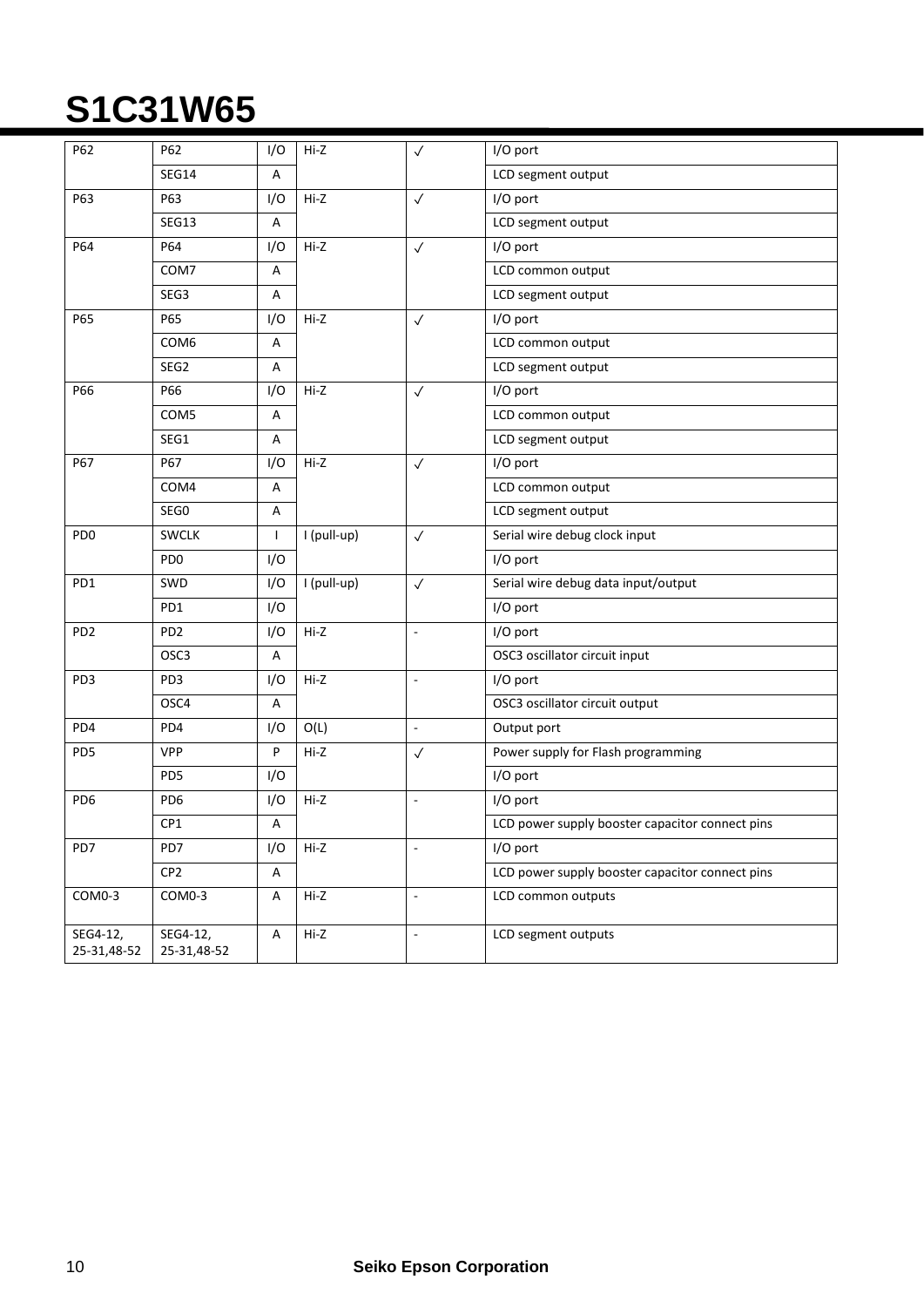#### **Universal port multiplexer (UPMUX)**

The universal port multiplexer (UPMUX) allows software to select the peripheral circuit input/output function to be assigned to each pin from those listed below. However, it is not allowed to assign a function to two or more pins simultaneously.

| <b>Peripheral circuit</b> | Signal to be assigned | I/O | Channel number n | <b>Function</b>                                  |
|---------------------------|-----------------------|-----|------------------|--------------------------------------------------|
| Synchronous serial        | <b>SDIn</b>           |     | $n=0$            | SPIA ch.n data input                             |
| Interface                 | SDO <sub>n</sub>      | O   |                  | SPIA ch.n data output                            |
| (SPIA)                    | <b>SPICLKn</b>        | I/O |                  | SPIA Ch.n clock input/output                     |
|                           | #SPISSn               |     |                  | SPIA Ch.n clave-select input                     |
| 12C                       | <b>SCLn</b>           | I/O | $n=0,1$          | I2C Ch.n clock input/output                      |
| (12C)                     | SDAn                  | I/O |                  | I2C Ch.n data input/output                       |
| <b>UART</b>               | <b>USINn</b>          |     | $n=0,1$          | UART Ch, n data input                            |
| (UART3)                   | <b>USOUTn</b>         | O   |                  | UART Ch, n data output                           |
| 16-bitPWM                 | TOUTn0/CAPn0          | I/O | $n=0,1,2$        | 16-bit PWM timer Ch.n PWM output/capture input 0 |
| timer(T16B)               | TOUTn1/CAPn1          | I/O |                  | 16-bit PWM timer Ch.n PWM output/capture input 1 |
|                           | TOUTn2/CAPn2          | I/O |                  | 16-bit PWM timer Ch.n PWM output/capture input 2 |
|                           | TOUTn3/CAPn3          | 1/O |                  | 16-bit PWM timer Ch.n PWM output/capture input 3 |